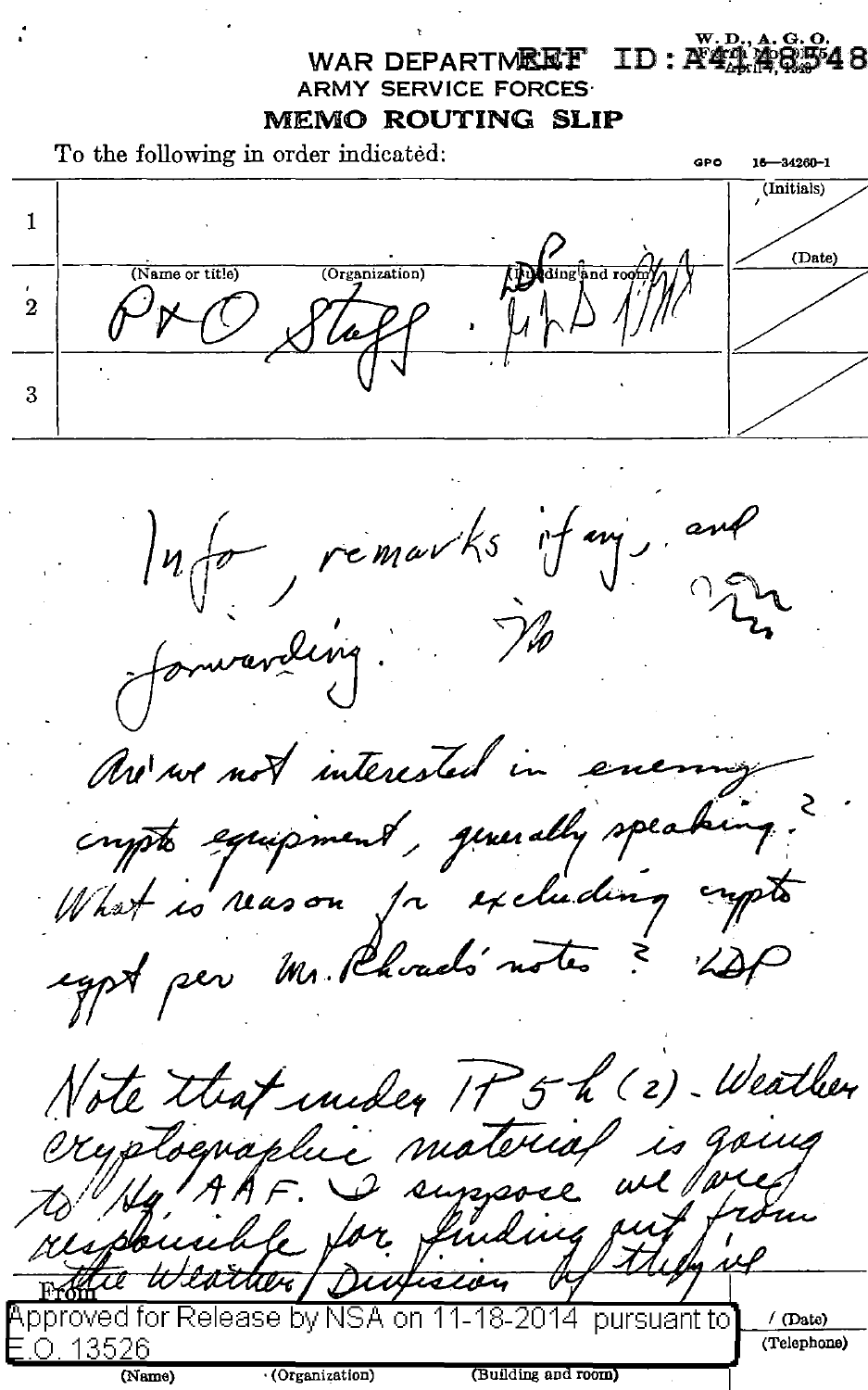received any good exemplations  $\mathcal{H}$ 

Ryree with above comments, no

 $\label{eq:2} \begin{array}{l} \mathcal{L}_{\text{max}} \\ \mathcal{L}_{\text{max}} \\ \mathcal{L}_{\text{max}} \end{array}$ 

 $\mathcal{O}(\mathcal{O}_\mathcal{O})$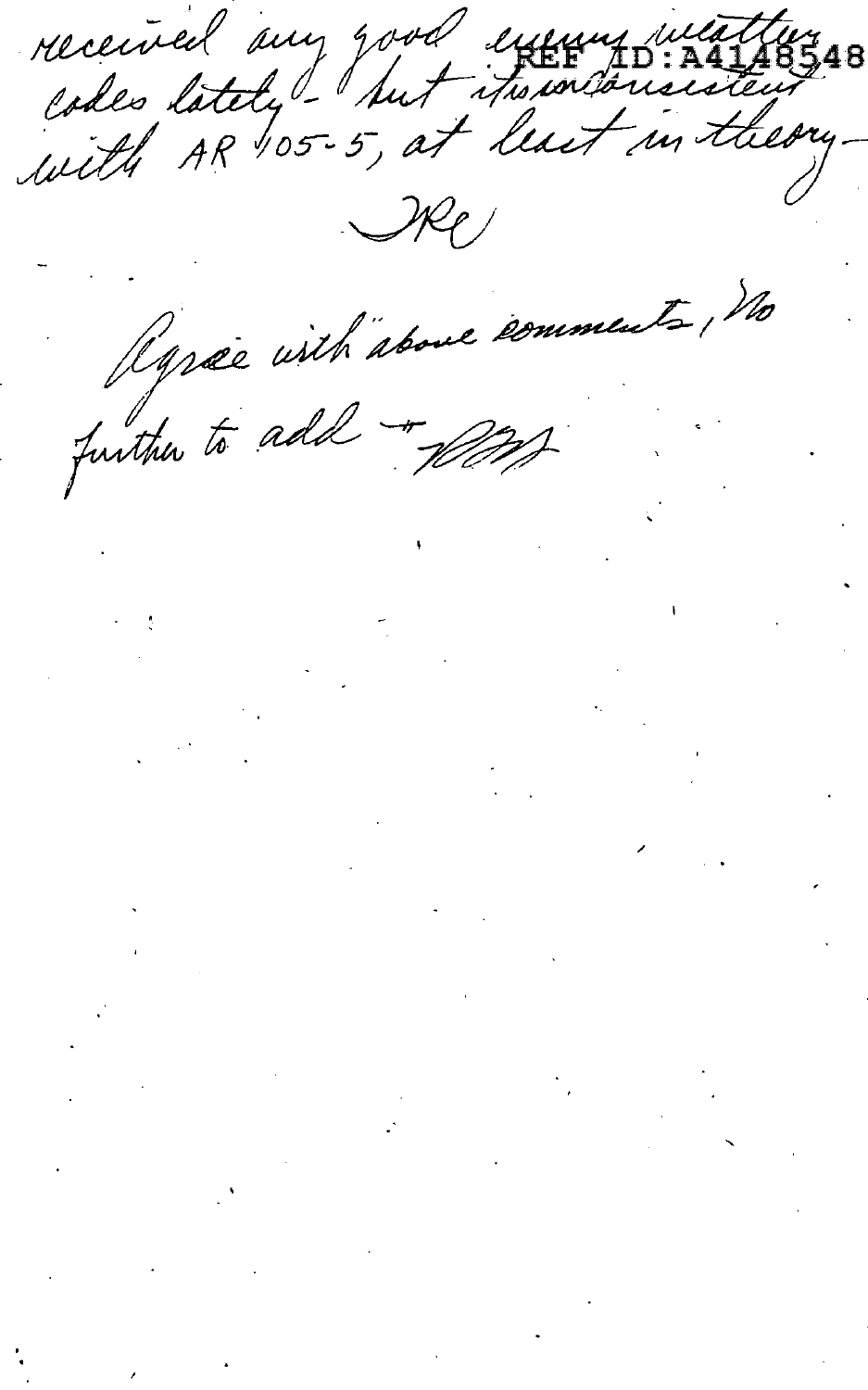## **WAR DEPARTMENT: ID: A41.4850**<br>PMY SERVICE FORCES **ARMY SERVICE FORCES MEMO ROUTING SLIP**

To the following in order indicated:



(a) F Br has no leason with Fert avidateligens Service, (b) are we not interesting in forance speech server equipment see A6 d. (2) (a) (Cr) F Bo would desire ligson with air Tech Intil Sev. on pulse communication televisive, andany new developments in voice recording experiencent M. Hildya J . 7<br>1 . 1 . . F B1, Control phenon Office From (Date) (Telephone)

(Name) (Organization) (Building and room)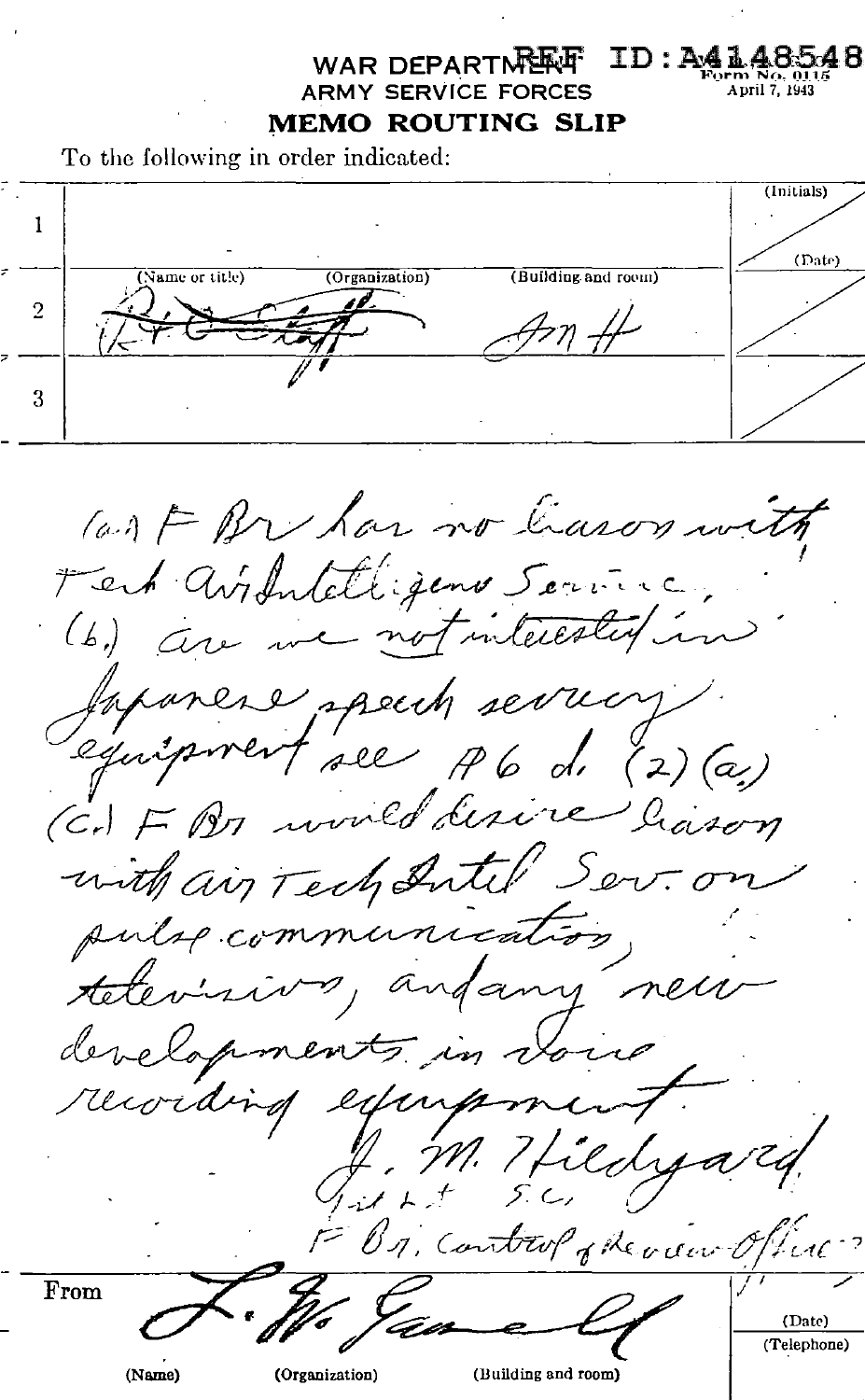Cir 13

CIRCULAR<sup>1</sup> No. 13 |

 $\mathbf{r}$ 

 $\bullet$ 

j

#### WAR DEPARTMENT WASHINGTON 25, D. C., 11 January 1945

### *Effective until 11July1946 unless sooner rescinded or superseded*

## SHIPMENT OF CAPTURED MATERIEL TO THE UNITED STATES FOR INTELLIGENCE PURPOSES

1. The study of enemy equipment by technical experts in the. United States has been very valuable in determining the;enemy's trends in the development of his weapons, for adapting desirable features of his weapons for our own use, for developing countermeasures, and for making deductions as to the state of bis resources.

2. Listed in this circular are general types of enemy equipment which  $are$ required for research purposes. A continuing requirement exists for sample items of enemy equipment of recent manufacture. This equipment is divided into . three major divisions including ground force equipment of all types, Japanese air force equipment, and German air force equipment. The Commanding General, Army Service Forces, is charged wtib primary responsibiltiy for technical in· telligence on all types of ground force equipment; the Commaning General, Army Air Forces, for technical intelligence on German air force equipment; and the provisions of War Department letter (AG 350.05 (21 Aug 44) OB-S-B-E-AFABI-M), 18 September 1944, to interested theaters will apply for Japanese air force equipment.

3. Theaters of operations are furnished specially trained technical personnel, organized and designated as "Enemy Equipment Intelligence Service Teams," to handle enemy ground force equipment and "Technical: Air Intelligence Units" to handle enemy air force equipment. The primary purpose of these teams is to select and expedite the flow of captured materiel for intelligence purposes.

4. Theater commanders are requested to-

*a.* Cable Commanding General, Army Service Forces, Attention Director of Intelligence, immediately upon capture of the first item and upon capture of the second item of Japanese ground force equipment not previously captured.

NOTE.-New models of previously captured items are to be considered as equipment not previously captured.

*b.* Insure that captured materiel selected for research is examined and shipped promptly, to meet United States Army research requirements, in accordance with 'current policies which assign such requirements priority over theater needs and over-all training needs in the United States, and in accordance with current policies on priority of allocation for research among the Allies. The provisions of War Department letter (AG 386.3 (2 March 44) OB-S-B-1\l), 10 March i944, Destruction by Souvenir Hunters of Valuable Intelligence Data, will be enforced.

*c.* Ship items of first capture and new models of items previously. captured; also items of the same model but of more recent manufacture than those previously shipped.

d. Insure that materiel is prepared for shipment in such a manner as to prevent damage or deterioration. Packing for shipment will be in accordance with United States Army Packing and Packaging Specification 100-14A, 15 February 1943, and technical service packing specifications where applicable.

*e.* Prescribe marking in accordance with War Department letter (AG 400.161 (19 May 43) OB-S-SPMOT-M), 1July1043, Requisitioning and Marking Supplies for Overseas Shipment, and War Department Technical Manual 38-413, Theater Shipping Document; Procedure for Marking· and Documentation of Ship-AGO 222B 622602°-45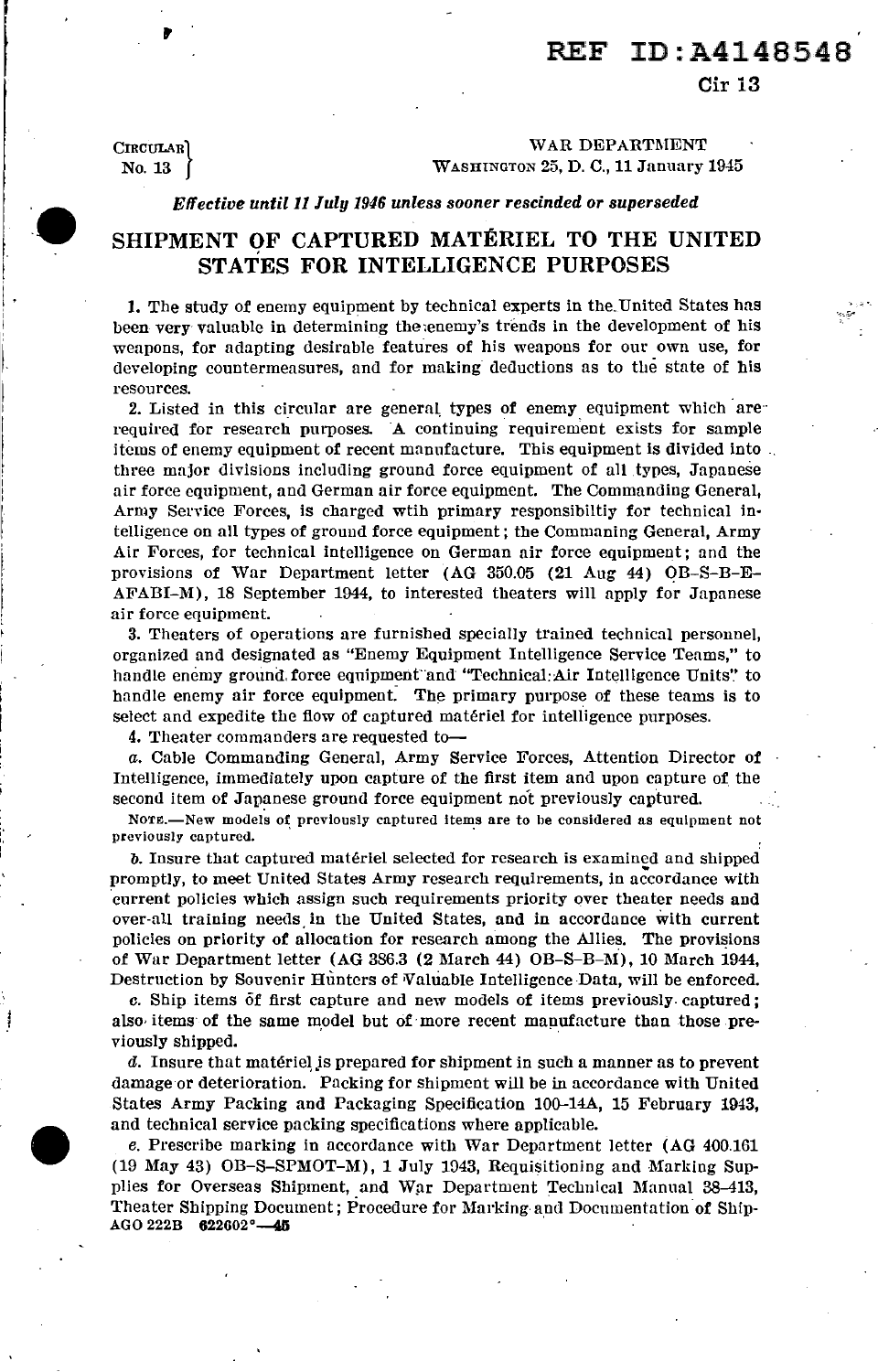ments to Theaters and for Shipments Returned to the United States. Items containing explosives or chemicals should be packed separately and marked appropriately as provided in section III, Circular No. 370, War Department, 1944. The consignee combination SCP will be included as a part of the oversea address on all shipments of ·captured .materiel for *intelligence purposes* returned to the United States. Special marking instructions for each technical, service indicated in subsequent paragraphs will be placed below the oversea address.

To: USA-CWSII-SCP-A723TA5.

For: President Chemical Warfare Board

Edgewood Arsenal, Md.

Attn: Matériel Officer.

5. The following are the general types of enemy ground force equipment desired for shipment to the United States:

*a. Enemy chemical warfare equipment.-Chemical* munitions; chemical agents; chemical weapons; protective equipment; gas detector sets; collective protectors; decontaminants; incendiary munitions; smoke munitions and equipment; flame throwers.

(1) *Quantities.*-At least 3 and not over 10 of each item excepting gas masks and containers of which 200 to 500 of each: type are required.

(2) *Marking.*—Special marking instructions for all equipment to be added below the oversea address:

> For: President Chemical Warfare Board Edgewood Arsenal, Md. Attn: Matériel Officer.

*b. Enemy engineer equipment.*—Camouflage paint; ponton bridges; light, portable bridging; outboard motors; aerial cableways; heavy construction equipment-soil and base course stabilization equipment, bituminous handling machinery, concrete mixing and handling equipment, tractors, .bulldozers,. power shovels, earth moving equipment; liquid fuel equipment-gasoline pumps, barge unloading equipment, sea loading and unloading equipment, pipeline materials, pipeline pumping units, storage tanks; water supply,--portable filters, chlorination equipment, coagulation chemicals and other chemicals used for water treatment, water decontamination agents, pumping units, distillation equipment, portable storage facilities, well drilling equipment, water tanks, and trailers; demolition material-mines, antitank and antipersonnel, shaped charges, fuses, igniters, detonators, exploder machines, explosives, liquid oxygen equipment; firefighting equipment; portable electric power equipment; searchlights; gas generating equipment—hydrogen. oxygen acetylene, etc.; mine detecting, equipment; mine removal equipment; mapping equipment-drafting equipment, photogrammetry equipment (multiplex, steroplanigraph, etc.), reproduction equipment such as ozalid, B & W, etc., offset printing equipment, photographic equipment. and materials, surveying instruments; infrared ray equipment; barrage balloons; refrigeration equipment; diving equipment; plastics; model making equipment; pneumatic tools; air compressors.

- **(1)** *Quantities.-One* each of heavy !terns as searchlights and compressors; 5 each of small items as igniters and mines.
	- (2) Marking.-Special marking instructions to be added below the oversea address:

For: Engineer Board :. : \_. **1 F001 F0011 V**<sub>0</sub>

NOTE:-Notify Office Chief of Engineers, Attention: Chief, Intelligence Division, when any shipments are made, giving type and number of items. AG0222B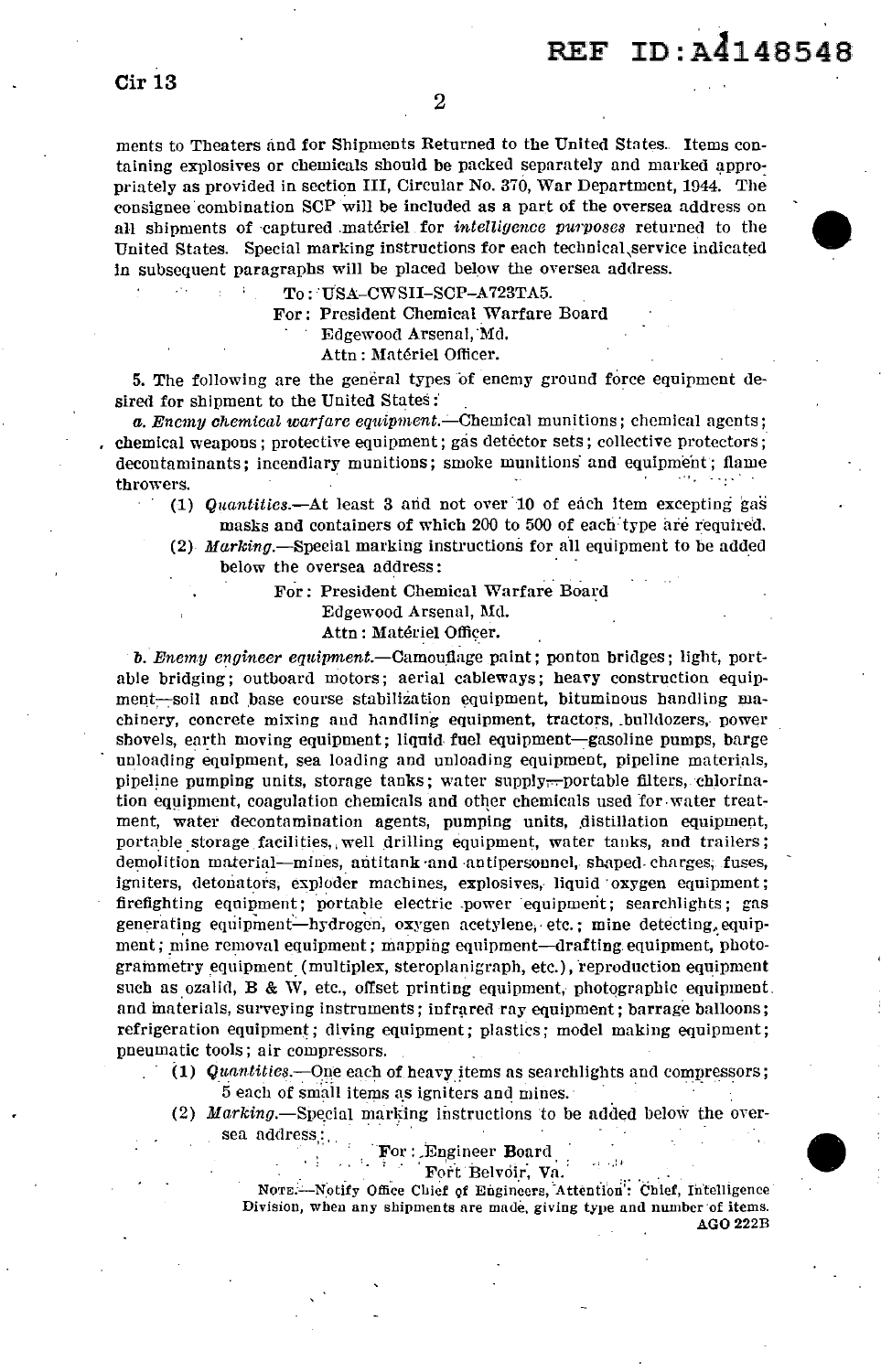Cir 13

c. Enemy medical equipment.-First aid; field aid station, individual and hospital equipment; sanitation, laboratory, dental and veterinary equipment; preventive medicines, biologicals, serums, drugs, etc.; supplies and equipment for the control of insects and rodents; regulations, field manuals and supply catalogs as they pertain to the medical, dental, veterinary and laboratory services; portable equipment; protective goggles.

- (1)  $Quantities. -At least 2 and not over 5 of each item except drugs, anti$ malarials, vaccines, insect'powders, and-insect repellents, which are required in quantity.
- (2) Marking.-Special marking instructions to be added below the oversea address:

For: Commanding General Medical Field Service School Carlisle Barracks Carlisle, Pa.

 $d.$  Enemy ordnance equipment.—Ammunition, all types, with fuses; explosives, all types including mines, grenades; weapons, all types; fire control instruments; sights, all types; samples of fuels and lubricants; rockets; all military vehicles including tanks and other combat vehicles. ·

- (1)  $Quantities.$  Two each except for ammunition; 100 rounds of each type of ammunition.
- (2)  $Marking$ . Special marking instructions to be added below the oversea address :
	- For: Commanding General
		- Aberdeen Proving Ground
			- Attn: Foreign Materiel Branch

Aberdeen, Md.

e. Enemy quartcrmaster equipment.--Uniforms of all branches and grades; insignia and medals; other individual clothing and equipage of all types for individuals and units; tentage; cooking outfits for individuals and units; fasteners for clothing and equipment including snaps; buttons, straps and ties, hooks, etc; insulated food containers; items made with plastic and or plastic finishes and coatings; water and gasoline cans; protective body armor; leather and leather substitutes, leather preservatives; rubber equipment, all types; mobile quartermaster equipment including refrigeration, laundry, bakery, shoe repair, etc; bedding; subsistence stores; fuels (also listed under ordnance equipment) and lubricants; portable apparatus for handling and dispensing of gasoline; enemy. tables of allowances and equipment. ·

- (1) Quantities.-At lenst 3 and not over 10 of each item, except . arge mobile equipment described above, which should be limited to 1.
- (2) Marking.—Special marking instructions to be added below the oversea address:
	- For: Intelligence Officer

I f:  $\cdot$  i

Office Quartermaster General: :

Washington, D. C.

f. Enemy signal equipment.—All ground signal equipment including the following types: telephone, telegraph, teletypewriter, ground radio sets, field wire, cable and accessories, ground-air radio, ground radar, power supplies, television direction finders, radio countermeasures equipment and AJ devices, antennas and antenna mountings for ground radio and radar, IFF, all samples of component parts for spares, such as tubes, resistors, batteries, vibrators, etc. Also AGO 222B\_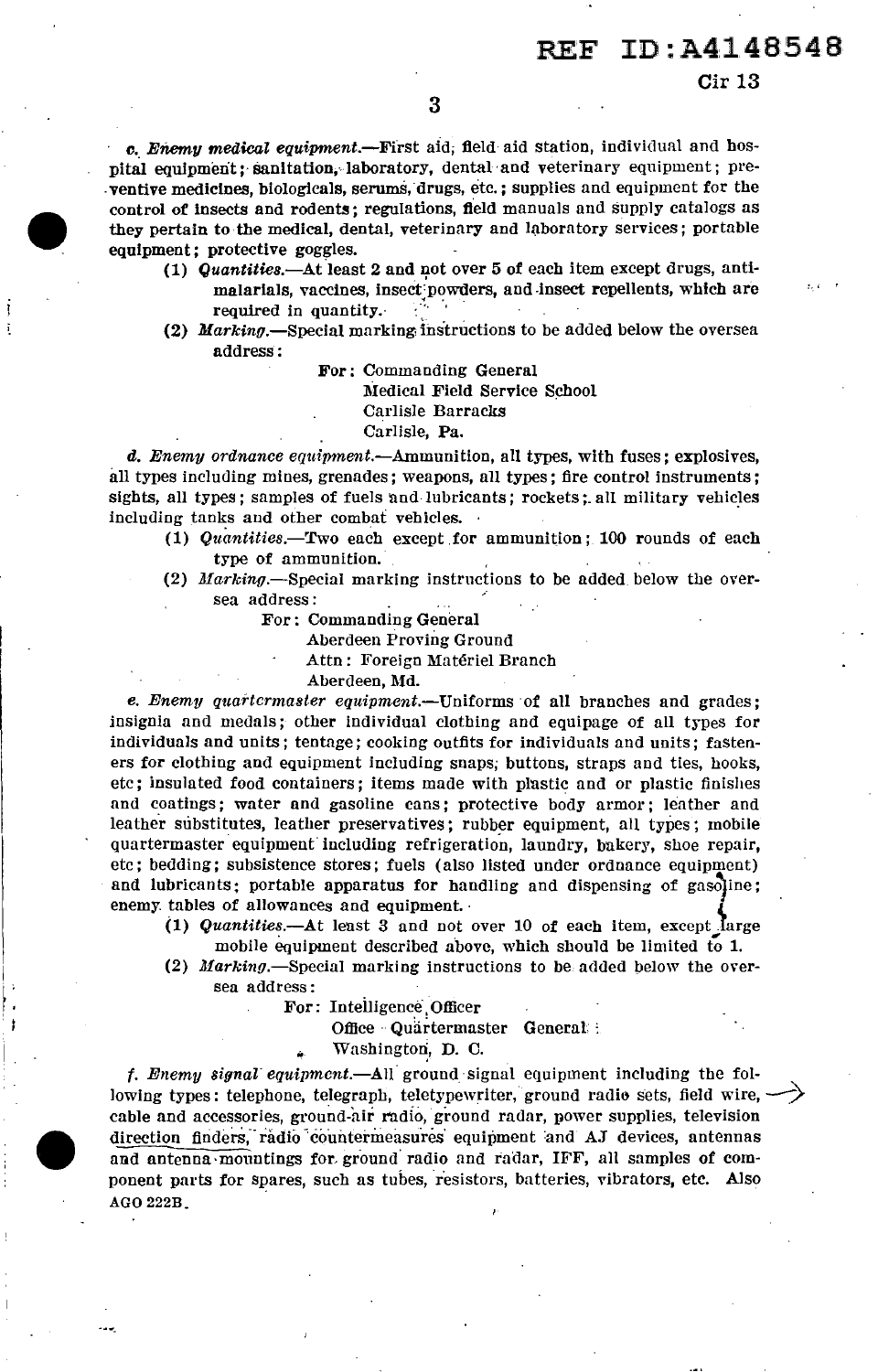desired are equipments peculiar to the Signal Corps, i. e., photographic equipment, speech secrecy equipment, and voice amplification equipment.

NOTE.--All operating manuals on all types of ground signal equipment should be sent with the equipment.

- **(1)** Quantities.-1\Iinimum of 3 and, 1f possible, 10 of each item.
- (2) Marking.-Special marking instruction to be added below the oversea address:
	- For: Intelligence Branch

Office, Chief Signal Officer

#### Washington, D.C.

g. Enemy transportation· equipment (photographs only, with description where  $needed$ ).—Cargo trucks; trailers; special trucks; unusual railway features; unusual floating equipment or cargo handling equipment as ship gear, pier, facilities; deck or hold storage, amphibious equipment.

**(1)** Quantities.-Two copies each of photographs and descriptions.

 $(2)$  Mailing instructions.—Mail to-

Office, Chief of Transportation

 $Attn:$  Intelligence. and Security Division. Washington, D. C.

**h.** Enemy meteorological equipment. . . . . . . .

 $(2)$ 

**(1)** (a) Anemometers, automatic weather stations (land or buoy), barometers, ceiling light projectors, special communication equipment, hydrogen generators; hygrometers, pilot balloon equipment, psychrometers, radiosonde apparatus, radio-wind equipment, ihermometers:

> NOTE.-All equipment to be examined by the nearest weather squadron intelligence officer before shipment to, United States.

(b) Special marking instructions to be added below the oversea address:

For: AAF Liaison Officer- for Weather

Signal Corps Ground Signal Agency

Shark River Hills Hotel

Bradley Beach, N.· J.

NOTE.-Advise the Chief, Intelligence Section, Headquarters, AAF, Weather Wing, Asheville, N. C., when equipment is available for shipping.

(a) Weather charts; weather codes and cyphers, records of weather observations, documents, and pamphlets on meteorology.

 $(b)$  Special marking instructions to be added below the oversea ad-. dress:-

> For: Commanding General, AAF Attn : AC of AS, OC & H. Weather Division· Washington, D. C.

6. The following are the general types' of enemy· air force equipment desired for shipment to the United States:

a. Enemy aircraft, aircraft servicing supplies, and aircraft scr.vicing equip $ment$ —Suitable specimens of all types of enemy aircraft in flyable or easily repairable condition, complete with equipment and accessories, and suitable specimens of aircraft servicing supplies and equipment.

AGO 222B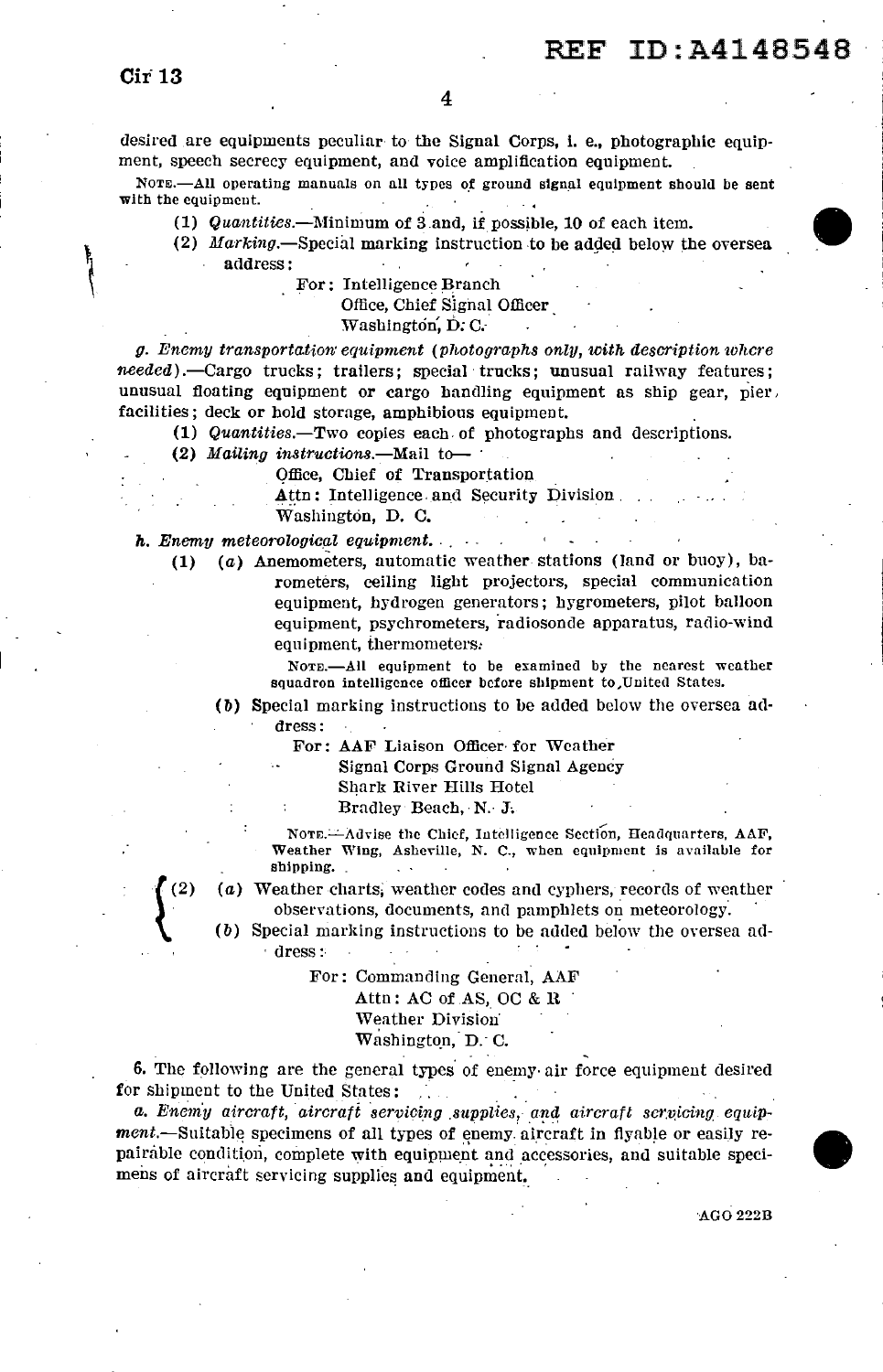$Cir13$ 

(1) Special marking instructions for matériel from anti-Japanese theaters to be added below the oversea address:

For: Technical Air Intelligence Center

Naval Air Station

Anacostia, D. C.

NOTE.-Advise the Officer in Charge, Technical Air Intelligence Center. Naval Air Station, Anacostia, Washington, D. C., whenever shipment of Japanese matériel is to be made.

(2) Special marking instructions for matériel from Anti-German theaters to be added below the oversea address:

For: Director, Air Technical Service Command

Attn: Evaluation Br., Tech. Data Lab. Engr. Div.

Wright Field, Dayton, Ohio  $\alpha \rightarrow \frac{1}{2}$ 

b. Enemy medical equipment.—Emergency kits; airplane ambulance equipment; equipment used to protect flyers from effects of centrifugal force; flak suits; special clothing; medical and physiological equipment as related to aircraft and flyers; special equipment for selection of personnel for flying duty; oxygen equipment; drugs to combat fatigue and air sickness; medical regulations and field manuals on aviation medicine.

(1) Quantities.—At least 1 and not over 5 of each item.

(2) Marking.-Special marking instructions to be added below the oversea address:

(a) Japanese equipment.

For: Technical Air Intelligence Center

Naval Air Station

Anacostia, D. C.

(b) German equipment.

For: Director, Air Technical Service Command

Attn: Evaluation Br., Tech. Data Lab. Engr. Div.

Wright Field, Dayton, Ohio

NOTE.-Advise the Assistant Chief of Air Staff, Intelligence, Washington, D. C., by cable whenever shipment of German matériel is to be made.

c. Enemy ordnance equipment.—Aircraft armament, such as guns, feed mechanisms, ammunition, bombs, bomb fuses, rockets, pyrotechnic signal flares, pyrotechnic dischargers, any accessories which actuate or are actuated by a gun, and ammunition belt links; aircraft armor plate; bullet proof glass installed in aircraft; bomb racks; aircraft gunsights; bombsights; aircraft rocket launchers.

 $(1)$  Quantities.—Six each except for ammunition; 1,000 rounds of each type of ammunition.

(2) Marking.—Special marking instructions to be added below the oversea address:

(a) Japanese equipment.

1. All items except bombs, bomb fuses and rockets.

For: Technical Air Intelligence Center

Naval Air Station

Anacostia, D. C.

2. Bombs, bomb fuses, and rockets.

For: Commanding General

Aberdeen Proying Ground

Attn: Foreign Matériel Branch

. Aberdeen, Md.

**AGO 222B**